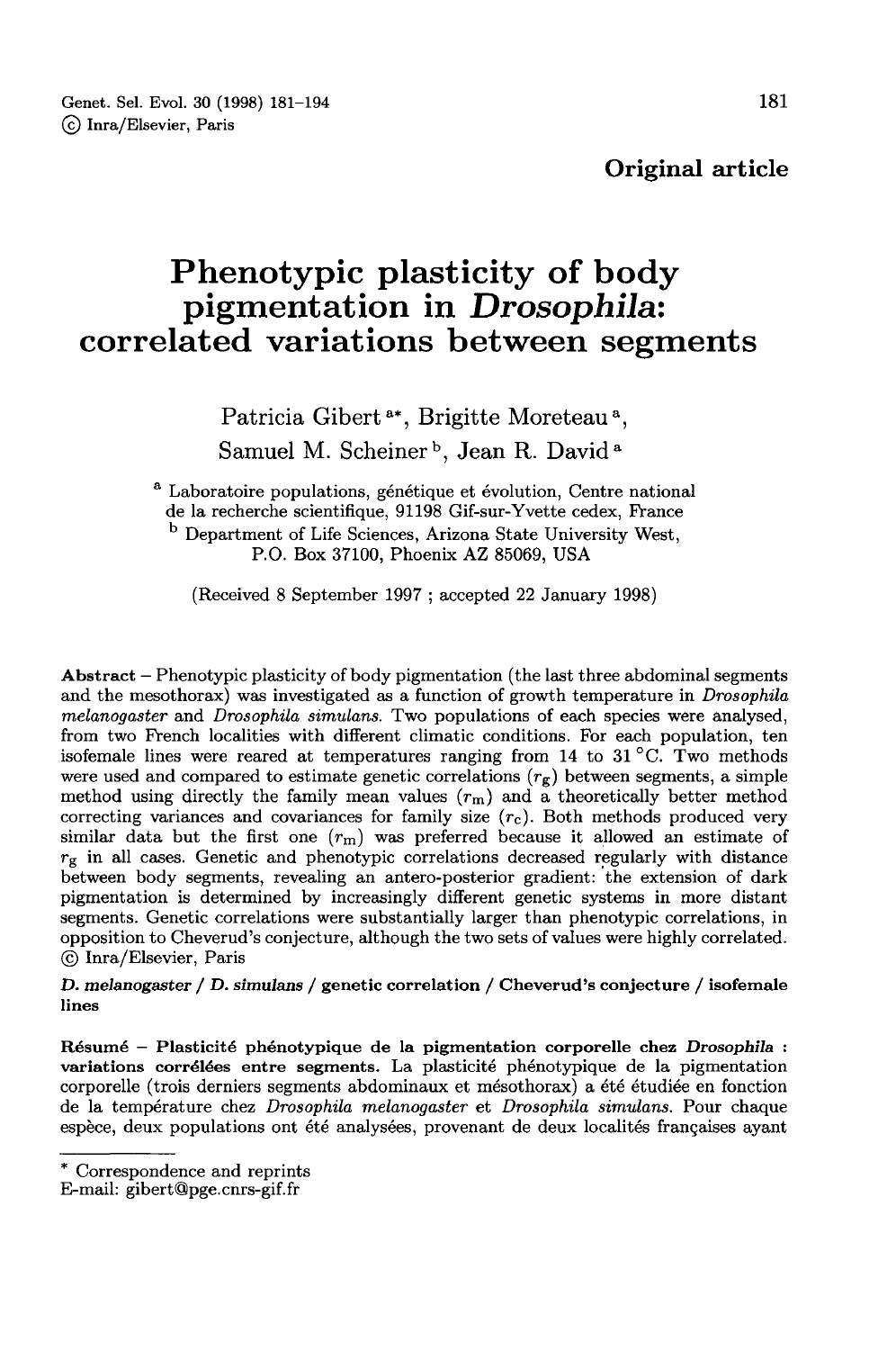des conditions climatiques différentes. Pour chaque population, dix lignées isofemelles ont été élevées à des températures comprises entre 14 et 31 °C. Deux méthodes ont été utilisées et comparées pour estimer les corrélations génétiques  $(r_g)$  entre segments, une méthode simple utilisant directement les valeurs moyennes des familles ( $r_m$ ) et une méthode théoriquement meilleure, corrigeant les variances et les covariances par la taille méthode théoriquement meilleure, corrigeant les variances et les covariances par la taille<br>de la famille  $(r_c)$ . Les deux méthodes ont produit des données similaires mais la première<br> $(r_c)$ , a été préférée, car elle permet de la famille  $(r_c)$ . Les deux méthodes ont produit des données similaires mais la première  $(r_m)$  a été préférée, car elle permet une estimation dans tous les cas. Les corrélations appréciences et phénotypiques diminuent q génétiques et phénotypiques diminuent quand on compare des segments plus distants, révélant un gradient antéro-postérieur. L'extension de la pigmentation noire est déterminée par des systèmes génétiques de plus en plus différents dans des segments plus éloignés. Les corrélations génétiques sont significativement supérieures aux corrélations phénotypiques, ce qui est en opposition avec la conjecture de Cheverud, bien que les deux valeurs soient hautement corrélées. © Inra/Elsevier, Paris

D. melanogaster / D. simulans / corrélation génétique / conjecture de Cheverud / lignées isofemelles

## 1. INTRODUCTION

Phenotypic plasticity, the capacity of a single genotype to produce different phenotypes in different environments, is a general property of living organisms. In many cases, for example enzymatic adaptation in bacteria or the production of wingless or winged forms in aphids, the adaptive significance of the polymorphism is obvious  $[27, 32, 36, 39]$ . The interpretation is, however, far more difficult when a continuous environmental gradient results in continuous variation of the phenotype, the response curve being called the norm of reaction. Numerous cases have been investigated in plants and animals, unravelling two major, but unsolved questions. Are there specific genes acting on the shape of the norms, independently of the mean trait value? Is the shape of the norms acted upon by natural selection, thus exhibiting a specific adaptive value?

Body pigmentation in numerous ectotherm species is known to exhibit broad variation, resulting either from genetic polymorphism or phenotypic plasticity. In the latter case, darker individuals are generally observed at low temperatures [1, 8, 9, 15, 16, 18, 19, 22, 25, 40]. Increased melanization at lower temperatures is generally thought to be adaptive for thermoregulation: being darker will favor the absorption of light radiation and thus improve metabolic activity at low temperature; the reverse being true at high temperature.

In Drosophila melanogaster and related species, phenotypic plasticity of pigmentation can be quantified on the mesothorax (a dark pattern with a trident shape)  $[2, 8]$  and on the tergites of female abdomen segments  $[9, 13]$ . The occurrence of latitudinal clines for the thoracic trident is a major argument in favor of the adaptive significance of pigmentation variations [2, 8, 24]. For abdomen pigmentation, it was also shown that the shapes of reaction norms were different in two French localities differing by their climatic conditions [13]. Reactivity to low developmental temperature was stronger in populations living in the place with more marked seasonal variation and colder winters. The fact that similar results were observed in two sibling species  $(D. \text{ melanogaster} \text{ and } D. \text{ simulans})$  enhanced the likelihood that this variation in reaction norm shape was adaptive. In these two species, the shapes of reaction norms are also different according to body segment [9, 13!. This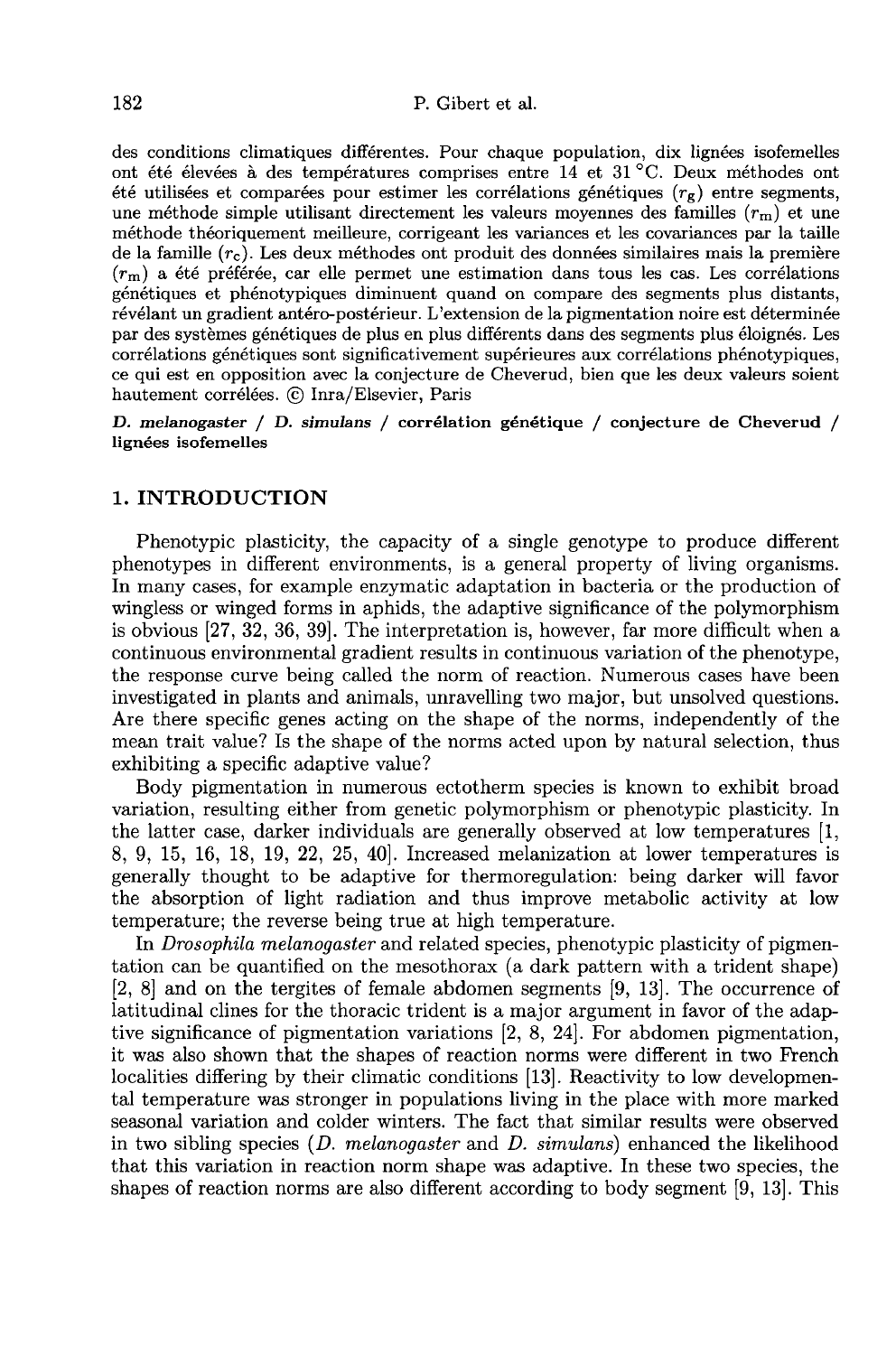suggests an interaction between developmental genes which specify the formation of adult segments and genes which react to temperature and determine the extension of the black pigment.

The procedure of isofemale lines is not the best method for investigating the genetic architecture of quantitative traits. This procedure has proved however to be extremely useful in ecological genetics for the description of quantitative characters of natural populations [14, 23, 26]. Once isofemale lines have been analysed, we need to extract the maximum information from experimental observations. With respect to heritability, the coefficient of intraclass correlation is generally used as an approximation providing an 'isofemale heritability' [3, 17!. Concerning genetic correlation, the situation is more ambiguous. In various papers [17] genetic was not described. On the other hand, the problem was clearly analysed by Via [37], but several solutions were considered.

In the present paper, we accept the inconveniences of isofemale lines, adopt a pragmatic approach, and address three main issues. a) What is the best way for estimating genetic correlations from isofemale lines data? b) To what extent are different genes involved in determining the extension of black pigment in different body segments? c) We tested Cheverud's conjecture [5, 20, 29] that phenotypic correlations are similar to genetic correlations. In other words, phenotypic correlations, which are easier to measure, could be convenient predictors of genetic correlations.

# 2. MATERIALS AND METHODS

# 2.1. Populations and experimental procedures

Sympatric French populations of D. melanogaster and D. simulans were collected in a city garden in Villeurbanne near Lyon and a vineyard in Grande Ferrade near Bordeaux. Wild living females were isolated in culture vials to establish isofemale lines. After offspring emergence, ten lines of each species and locality were randomly taken, and from each line ten adult pairs were used as parents of the studied flies. This procedure is necessary to obtain a sufficient progeny number [23]. Investigated flies were thus the second laboratory generation. These parental flies were allowed to oviposit for a few hours in successive vials containing a killed yeast medium (6!. Vials with eggs were then transferred at one of six experimental temperatures (14, 17, 21, 25, 28 and 31 °C) chosen to cover almost the full thermal range compatible with sufficient viability [7]. With this procedure, larval density was kept around 150 per vial, and the use of a high nutrient food reduced crowding effects. On emergence, adults were transferred to fresh food and examined a few days later. From each line at each temperature, ten females were randomly taken and measured.

# 2.2. Pigmentation scores

We analysed pigmentation on the mesonotum and on the last three abdominal segments. Thoracic pigmentation (a dark area with a trident shape, designated as trid) can be analysed in males and females [8] while abdomen pigmentation is variable in females only. In the present work, only females were analysed. The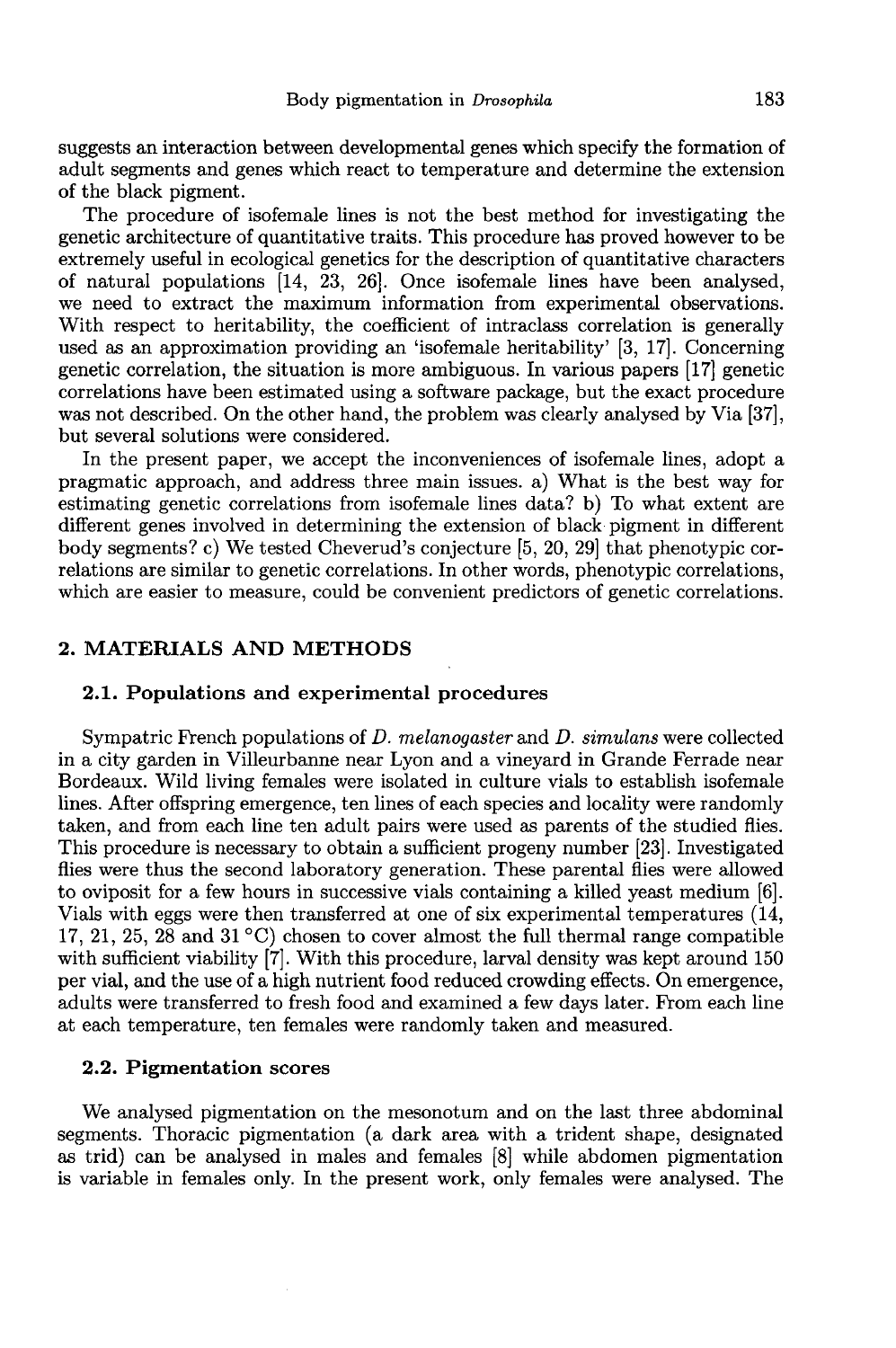extension of black pigment on the last three abdominal tergites (segments 5, 6 and 7) was estimated visually; 11 phenotypic classes were used (see David et al. [9] for details), ranging from 0 (completely yellow) to 10 (completely dark). For the thoracic trident, only four phenotypic classes were used, ranging from 0 (no visible trident) to 3 (dark trident) (see David et al. [8] for details). For comparing thorax and abdominal pigmentation, we standardized their possible range of variation. The trident pigmentation score was thus multiplied by 3.33, so that variability ranged between 0 and 10.

Pigmentation variation on either thorax or abdomen is continuous and the establishment of phenotypic classes introduces the possibility of some bias according to observer. We have always been careful about this problem, and verified that identical average scores would be obtained either when the same observer is looking twice at the same flies or when two observers compare their data ([8] and unpublished observations). The same conclusion arises from the high genetic repeatability which is found when successive generations of the same isofemale lines are investigated [14].

#### 2.3. Data analysis

Analyses were performed with Statistica [33] and  $SAS^{\textcircled{B}}$  [31] software.

With available data (four segments) we calculated six possible pairwise correlations among segments. For each pair of characters, each temperature and each segment, we calculated three different correlations: the total, phenotypic correlation  $(r_p; 100$  flies); the correlation between family means  $(r_m; 10$  families) and the within family correlation  $(r_w; 10$  flies per family).

It was suggested [37] that in many cases  $r_m$  could be used as an approximation of the genetic correlation  $r_g$ . By simulation, Roff and Preziosi [30] showed however that equating  $r_m$  to  $r_g$  would be biased unless family size n would be sufficiently large ( $>$  20). Since in our case family size was less ( $n = 10$ ), we calculated a corrected value  $(r_c)$  between family means, for a better estimate of the genetic correlation, according to the expression:

$$
r_{\rm c} = \frac{\mathrm{cov}_{\mathrm{m}(XY)} - 1/n \, \mathrm{cov}_{\mathrm{w}(XY)}}{\sqrt{(\mathrm{var}_{\mathrm{m}(X)} - 1/n \, \mathrm{var}_{\mathrm{w}(X)})(\mathrm{var}_{\mathrm{m}(Y)} - 1/n \, \mathrm{var}_{\mathrm{w}(Y)})}}
$$

 $\sqrt{\frac{\text{Var}_{m}(X) - 1}{n \text{Var}_{w}(X)}}$ <br>where X, Y designate the covariates (two segments), cov<sub>m</sub> and cov<sub>w</sub> are the<br>covariances between family means and within families and yer, and yer, the where X, Y designate the covariates (two segments),  $cov_m$  and  $cov_w$  are the covariances between family means and within families, and  $var_m$  and  $var_w$  the corresponding variances of each variable. corresponding variances of each variable.

In the present work, numerous correlation values were available for example between the ten females of each line grown at each temperature. These values were then submitted to ANOVA, after z transformation. Results helped us to decide how to pool the data for a more synthetic presentation. For example, in absence of a significant temperature effect, we calculated a single value for each isofemale line, as carried out in table IIL Values of the ten lines could then be averaged and a standard error provided. Comparisons of distributions were made with a nonparametric Mann-Whitney test. Since the objective of this paper was focused on biological conclusions, detailed statistical comparisons are not presented.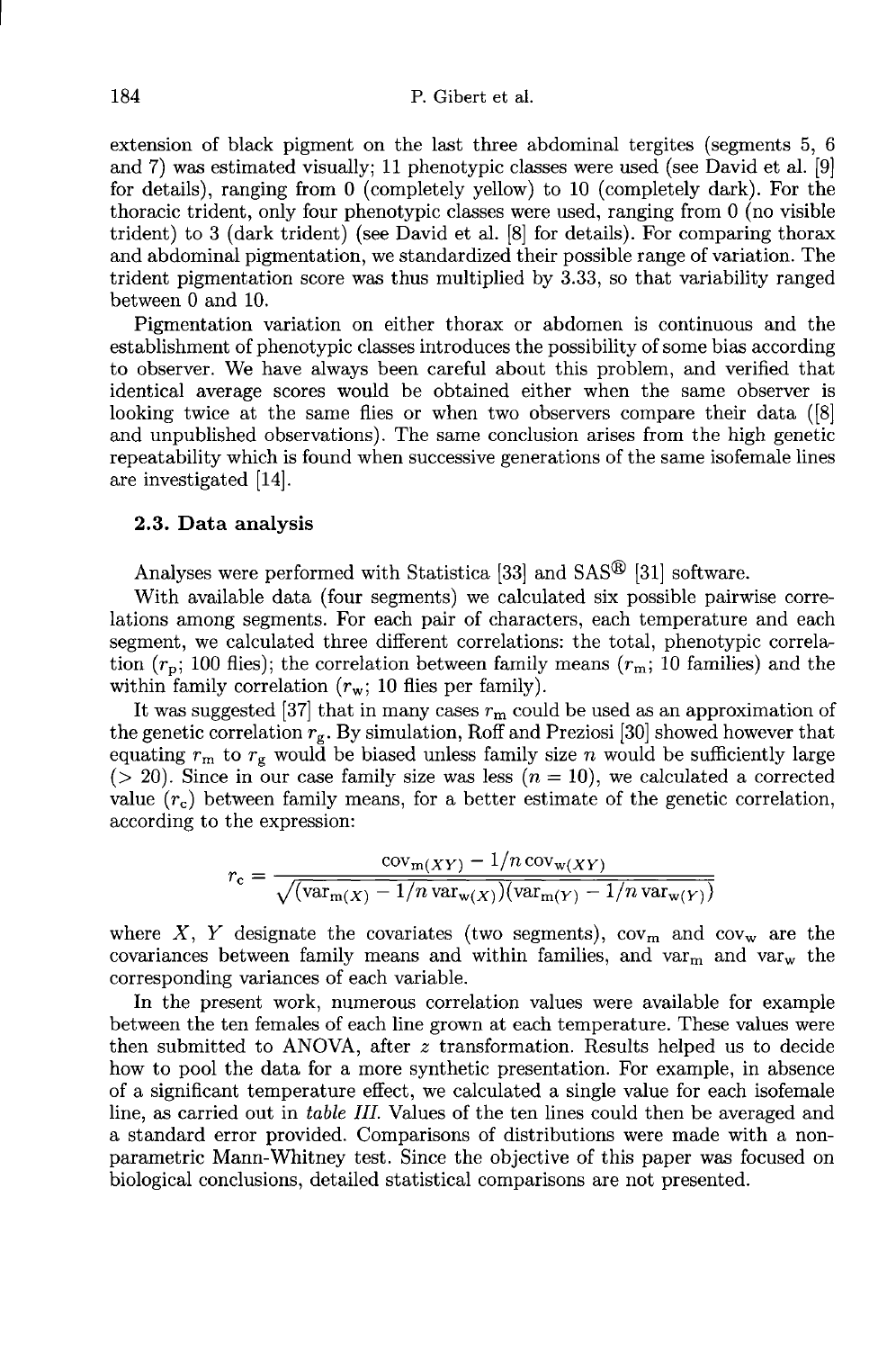#### 3. RESULTS

#### 3.1. An antero-posterior gradient

Darker flies are obtained at lower growth temperatures but the various segments do not react in the same way and exhibit different levels of plasticity. This interaction between temperature and body segments is illustrated *figure 1* for the two species. In *D. simulans*, a regular antero-posterior gradient of increasing darkness is observed at low temperatures (14-21  $^{\circ}$ C). At higher temperatures an irregularity is observed since segment 6 is darker than segment 7. In  $D.$  melanogaster, the anteroposterior gradient is not found for two reasons. One is that the thoracic trident is darker than in  $D.$  simulans. The second is that segment 6 is darker than segment 7 at all temperatures.

Phenotypic correlations between any pair of segments were calculated for each temperature and population (100 flies in each sample, table  $\Gamma$ ) and submitted to an ANOVA (not shown) after a z transformation. Higher correlations were observed between adjacent segments while lower values were found when more distant body segments are considered ( $F_{(5,67)} = 66.49$ ,  $P < 0.001$ ). Average  $r_p$  values decrease from about 0.50 when adjacent segments were correlated (5-6 and 6-7) down to a non-significant 0.07 when correlating segment 7 with trident (figure 2). There are higher correlations in D. melanogaster than in its sibling (Figure 2). There are higher correlations in *D. melanogaster* than in its sibling (*F*<sub>(1,67)</sub> = 42.24, *P* < 0.001), higher values in Villeurbanne than in Bordeaux especially in *D. melanogaster* (*F*<sub>(1,67)</sub> = 9.96, *P* (*figure 2*). There are higher correlations in *D. melanogaster* than in its sibling ( $F_{(1,67)} = 42.24$ ,  $P < 0.001$ ), higher values in Villeurbanne than in Bordeaux especially in *D. melanogaster* ( $F_{(1,67)} = 9.96$ ,  $P < 0$ pecially in *D. melanogaster* ( $F_{(1.67)} = 9.96$ ,  $P < 0.01$ ), and higher correlations at low temperatures ( $F_{(5.67)} = 5.97$ ,  $P < 0.001$ ). Two other correlations were calculated and analysed: the within-line correlation  $(r_w)$  (table III) and the correlation<br>between mean values of the isofemale lines  $(r_m)$  (table II). All values are significantly<br>superior to zero with the exception of thorax superior to zero with the exception of thorax-segment 7 (interval 6, all correlations), and the thorax-segment 6 (interval 5) for the within-line correlations. In each case significant variations were also observed ( $figure 2$ ) corresponding to decreasing correlations with increasing segmental distance, thus confirming the antero-posterior gradient.

## 3.2. Genetic correlations

As stated in the method section, the correlation between family means  $(r_m)$ should be corrected when the family size is less than 20. We calculated these corrected values  $r_c$ , and compared them to  $r_m$ . Average values were found to be very similar and not statistically different (*D. melanogaster:*  $r_c = 0.547 \pm 0.0383$ ,  $r_{\rm m} = 0.539 \pm 0.0396$ ,  $n = 64$ ; *D. simulans*:  $r_{\rm c} = 0.441 \pm 0.071$ ,  $r_{\rm m} = 0.408 \pm 0.0634$ ,  $n = 40$ ). Moreover, variations of  $r_{\rm c}$  and  $r_{\rm m}$  were themselves highly correlated (figure 3). Finally, numerous  $r_c$  could not be estimated because of either null or negative variances, or of values greater than 1. Over the whole data set 126  $r_{\mathrm{m}}$ megative variances, or of values greater than 1. Over the whole data set 126  $r_m$  were available but only 104  $r_c$ . We thus decided to use  $r_m$  as a better general estimate of  $r_g$  (*table II*) and submitted them to an AN estimate of  $r_g$  (table II) and submitted them to an ANOVA (not shown) after a z transformation.

55.82,  $P < 0.001$ ). Genetic correlations were on average higher in D. melanogaster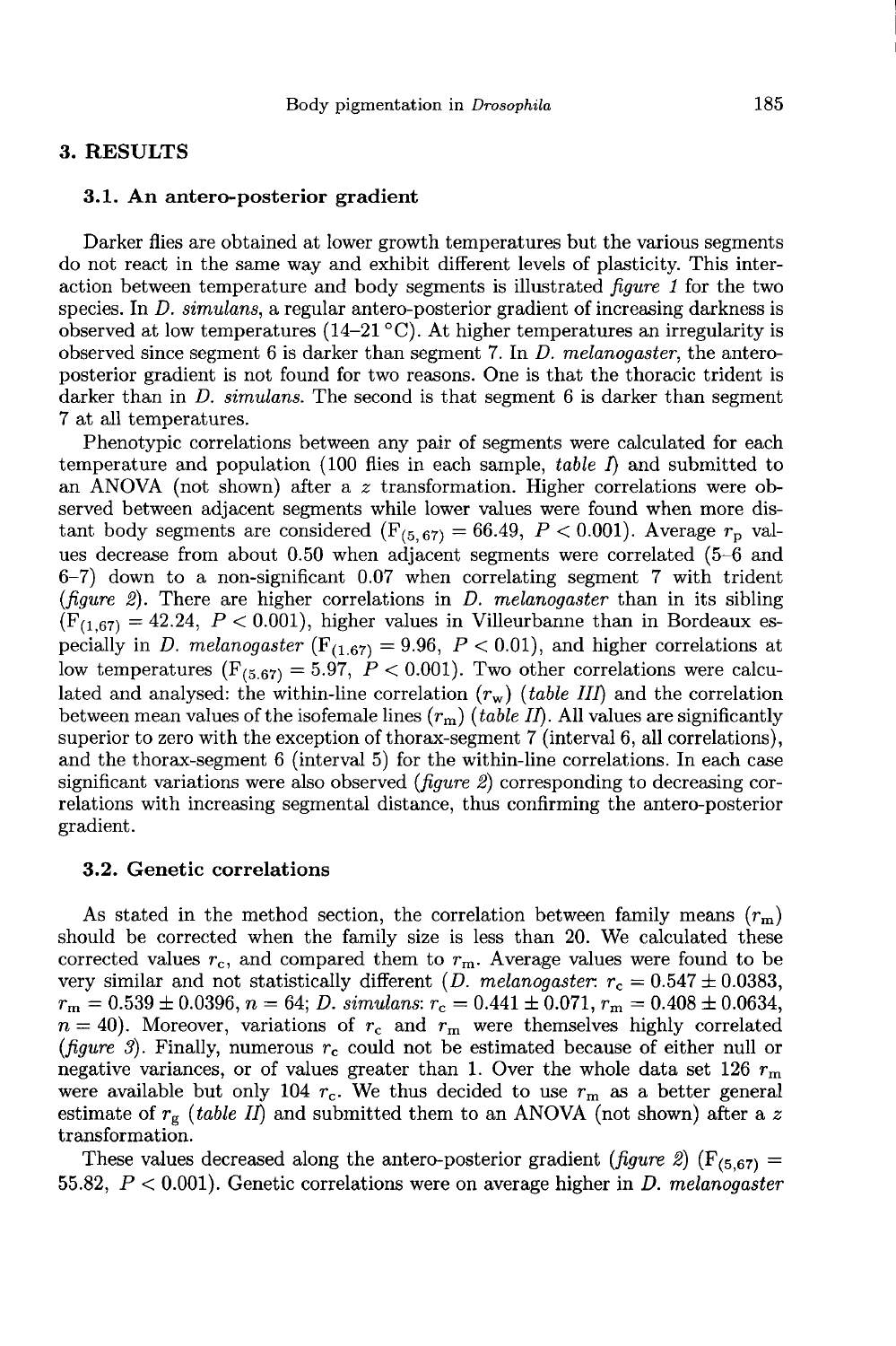



Figure 1. Variation of pigmentation score in different body segments (head is on the left) according to temperature in each species. Original values of trident pigmentation were multiplied by 3.33 in order to have the same variation range as for abdominal segments.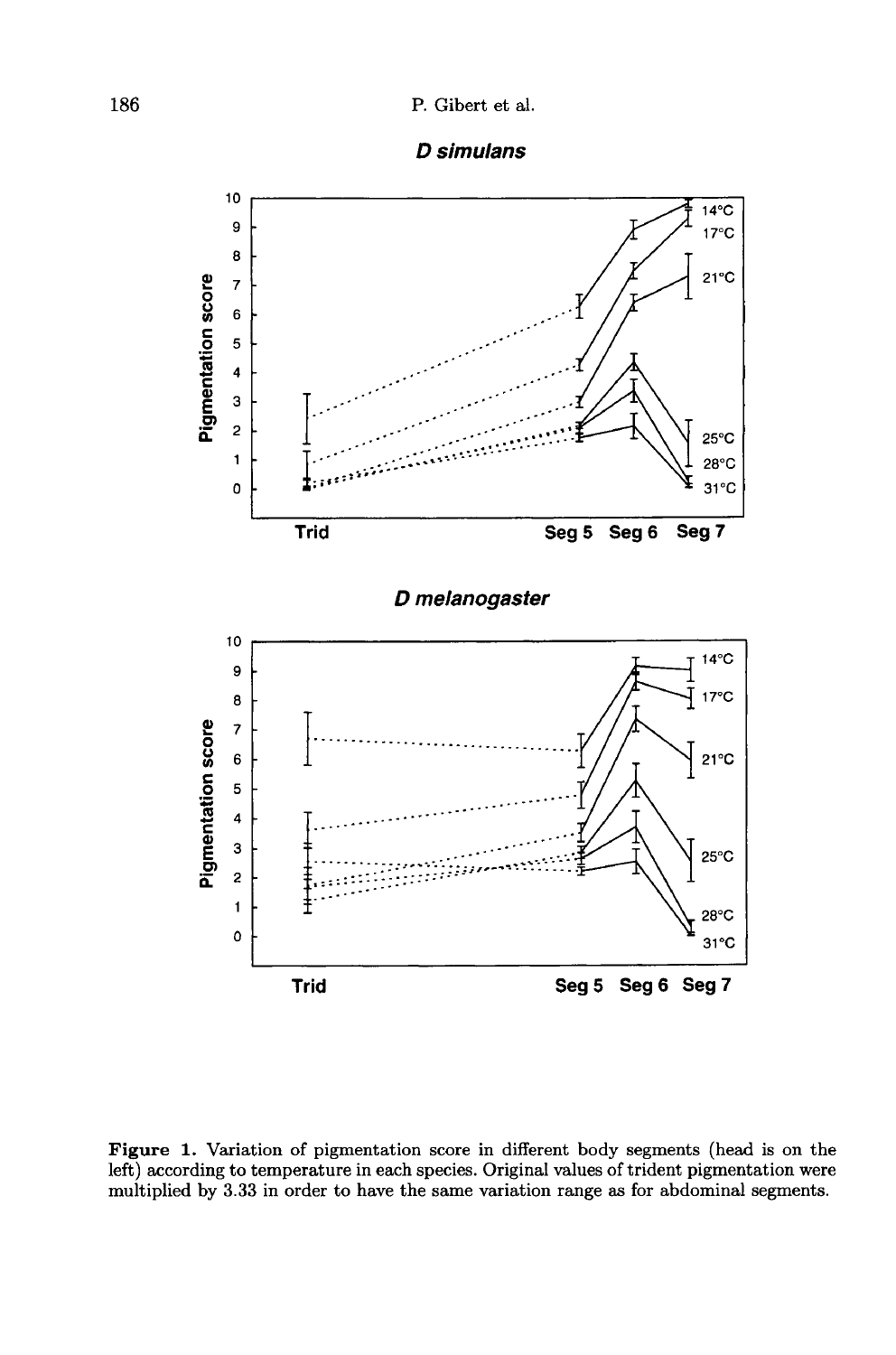|                          | $5 - 6$                                                                                         | $5 - 7$ | $6 - 7$                      | $5 -$ trid | $6$ -trid | $7$ -trid                                                                                                         |
|--------------------------|-------------------------------------------------------------------------------------------------|---------|------------------------------|------------|-----------|-------------------------------------------------------------------------------------------------------------------|
|                          |                                                                                                 |         | D. melanogaster Bordeaux     |            |           |                                                                                                                   |
| $14\,^{\circ}\mathrm{C}$ | 0.59                                                                                            | 0.40    | 0.71                         | 0.22       | 0.09      | $-0.11$                                                                                                           |
| $17^{\circ}$ C           | 0.65                                                                                            | 0.54    | 0.84                         | 0.16       | 0.02      | 0.07                                                                                                              |
| $21\,^{\circ}\mathrm{C}$ | 0.64                                                                                            | 0.43    | 0.70                         | 0.05       | $-0.08$   | 0.003                                                                                                             |
| $25^{\circ}$ C           | 0.57                                                                                            | 0.38    | 0.59                         | 0.14       | 0.09      | 0.03                                                                                                              |
| $28\,^{\circ}\mathrm{C}$ | 0.55                                                                                            | 0.23    | 0.45                         | 0.08       | 0.04      | $-0.03$                                                                                                           |
| $31^{\circ}$ C           | 0.46                                                                                            | $-0.02$ | 0.21                         | 0.10       | 0.01      | 0.02                                                                                                              |
|                          |                                                                                                 |         |                              |            |           | Mean $\pm$ s.e. $0.58 \pm 0.03$ $0.33 \pm 0.08$ $0.58 \pm 0.09$ $0.13 \pm 0.03$ $0.03 \pm 0.03$ $-0.003 \pm 0.03$ |
|                          |                                                                                                 |         | D. melanogaster Villeurbanne |            |           |                                                                                                                   |
| $14\,^{\circ}\mathrm{C}$ | 0.67                                                                                            | 0.55    | 0.77                         | 0.59       | 0.59      | 0.51                                                                                                              |
| $17^{\circ}$ C           | 0.59                                                                                            | 0.54    | 0.70                         | 0.42       | 0.36      | 0.23                                                                                                              |
| $21\,^{\circ}\mathrm{C}$ | 0.68                                                                                            | 0.55    | 0.74                         | 0.31       | 0.27      | 0.17                                                                                                              |
| $25^{\circ}$ C           | 0.66                                                                                            | 0.36    | 0.67                         | 0.25       | 0.10      | 0.08                                                                                                              |
| $28\,^{\circ}\text{C}$   | 0.60                                                                                            | 0.19    | 0.30                         | 0.32       | 0.17      | 0.16                                                                                                              |
| $31^{\circ}$ C           | 0.51                                                                                            | n.c.    | n.c.                         | 0.43       | 0.30      | n.c.                                                                                                              |
|                          | Mean $\pm$ s.e. $0.62 \pm 0.03$ $0.44 \pm 0.07$ $0.64 \pm 0.09$ $0.39 \pm 0.05$ $0.30 \pm 0.07$ |         |                              |            |           | $0.23 \pm 0.07$                                                                                                   |
|                          |                                                                                                 |         | D. simulans Bordeaux         |            |           |                                                                                                                   |
| $14^{\circ}$ C           | 0.57                                                                                            | 0.35    | 0.63                         | 0.21       | $-0.09$   | $-0.14$                                                                                                           |
| $17^{\circ}$ C           | 0.45                                                                                            | 0.41    | 0.56                         | 0.04       | 0.002     | $-0.25$                                                                                                           |
| $21\,^{\circ}\mathrm{C}$ | 0.47                                                                                            | 0.23    | 0.59                         | 0.03       | 0.01      | $-0.01$                                                                                                           |
| $25\,^{\circ}\mathrm{C}$ | 0.25                                                                                            | 0.17    | 0.53                         | n.c.       | n.c.      | n.c.                                                                                                              |
| $28\,^{\circ}\text{C}$   | 0.65                                                                                            | 0.24    | 0.31                         | 0.15       | 0.20      | 0.77                                                                                                              |
| $31^{\circ}$ C           | 0.65                                                                                            | 0.16    | 0.13                         | 0.06       | 0.09      | $-0.05$                                                                                                           |
|                          | Mean $\pm$ s.e. $0.51 \pm 0.06$ $0.26 \pm 0.04$ $0.46 \pm 0.08$ $0.10 \pm 0.04$ $0.04 \pm 0.05$ |         |                              |            |           | $0.06 \pm 0.18$                                                                                                   |
|                          |                                                                                                 |         | D. simulans Villeurbanne     |            |           |                                                                                                                   |
| $14^{\circ}$ C           | 0.50                                                                                            | n.c.    | n.c.                         | 0.23       | 0.10      | n.c.                                                                                                              |
| $17^{\circ}$ C           | 0.52                                                                                            | 0.33    | 0.51                         | $-0.06$    | $-0.06$   | $-0.06$                                                                                                           |
| $21\,^{\circ}\mathrm{C}$ | 0.39                                                                                            | 0.22    | 0.53                         | n.c.       | n.c.      | n.c.                                                                                                              |
| $25^{\circ}$ C           | 0.39                                                                                            | 0.21    | 0.63                         | n.c.       | n.c.      | n.c.                                                                                                              |
| $28\,^{\circ}\mathrm{C}$ | 0.58                                                                                            | 0.12    | 0.27                         | n.c.       | n.c.      | n.c.                                                                                                              |
| $31^{\circ}$ C           | 0.34                                                                                            | 0.03    | 0.30                         | 0.10       | 0.15      | 0.04                                                                                                              |
|                          | Mean $\pm$ s.e. $0.45 \pm 0.04$ $0.18 \pm 0.05$ $0.45 \pm 0.07$ $0.09 \pm 0.08$ $0.06 \pm 0.06$ |         |                              |            |           | $-0.01 \pm 0.05$                                                                                                  |

**Table I.** Coefficients of phenotypic correlation calculated at each temperature  $(n = 100)$ . Threshold values: 0.20 for  $P = 0.05$ , 0.26 for  $P = 0.01$  and 0.32 for  $P = 0.001$ .

n.c.: not calculated because of a null variance in one trait. The six possible pairwise correlations between segments are indicated as follow: 5, 6 and 7: abdomen segments 5, 6 and 7; trid: thoracic trident (mesonotum).

than in *D. simulans* (0.54 versus 0.33) ( $F_{(1,67)} = 37.35$ ,  $P < 0.001$ ) and higher in Villeurbanne than in Bordeaux in D. melanogaster (0.65 versus 0.44) ( $F_{(1,67)} = 8.18$ ,  $P < 0.001$ ).

## 3.3. Phenotypic correlations and Cheverud's conjecture

an Sul

The phenotypic correlation integrates a genetic and an environmental component of covariation. Environmental components were estimated as the within-line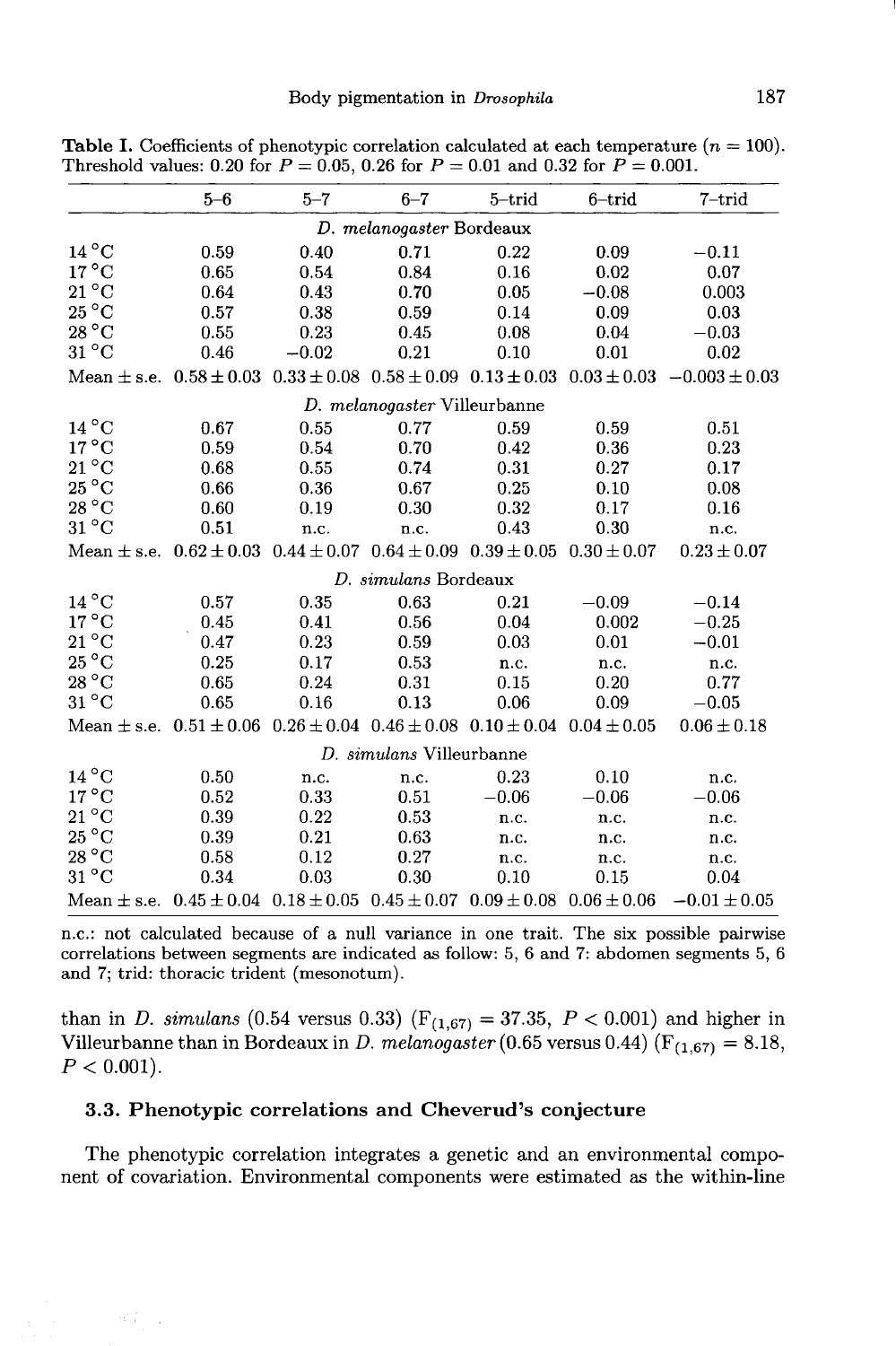

Figure 2. Relationship between average correlation and the distance between correlated segments. Adjacent segments (5-6 or 6-7) were given a distance of zero. Three different correlations were calculated: total phenotypic, within-lines and between-lines which estimates the genetic correlation (see text for details). The within- and between-lines values were compared with a non-parametric Mann-Whitney test: significant differences are indicated on the graph: \*\*\*:  $P < 0.001$ , \*\*:  $P < 0.01$ .

correlation. The correlations between segments for the ten females reared in the same vial were calculated for each population, line and temperature. In many cases these correlations could not be calculated because either one average value (mainly the trident of D. simulans) or a variance (at extreme temperatures) was null. For each line, correlations were averaged over temperatures, and mean values are given in table III. Average within-line correlations were highly variable between segments, illustrating again the antero-posterior gradient *(table III, figure 2)*.

Cheverud's conjecture [5] states that phenotypic correlations might be convenient approximations of genetic correlations. This requires 1) that the two sets of correlations be highly correlated and 2) that the difference between them be small. Our data clearly show that the two types of correlations were highly correlated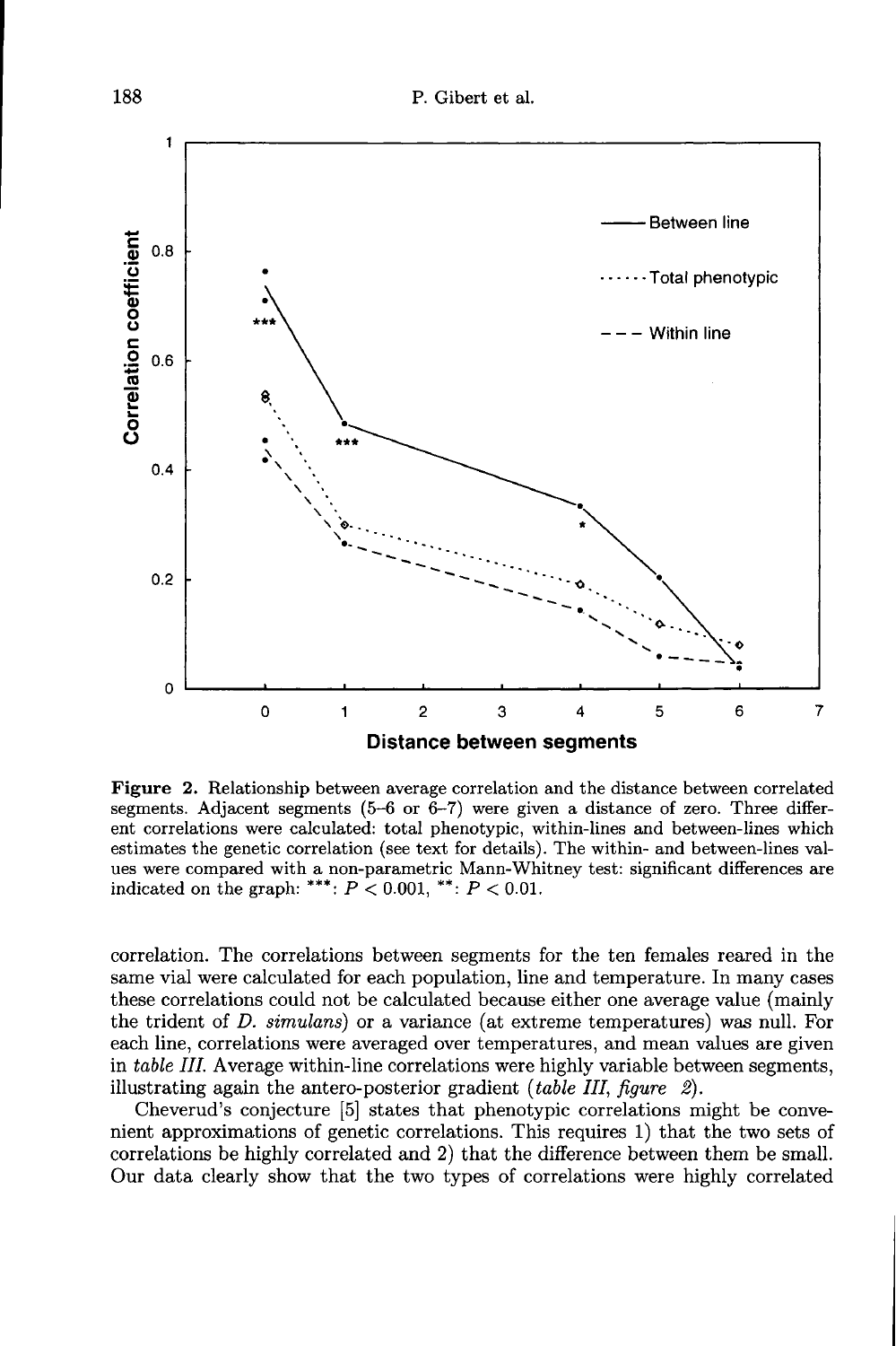

**Figure 3.** Comparison of the two estimates of the genetic correlation.  $r_m$ : correlation calculated directly from family means; r<sub>c</sub>: correlation corrected for family size (see text for details).

across species, populations and temperatures (Spearman rank correlation  $r_S = 0.87$ ,  $n = 126$ ,  $P < 0.0001$ ). Phenotypic correlations were biased downwards, however. The average difference between the two correlations was 0.14 (s.e. 0.02). In general, genetic correlations were greater than phenotypic correlations, except when all correlations tend to zero.

# 4. DISCUSSION AND CONCLUSIONS

#### 4.1. An antero-posterior gradient

There was a progressive decrease of all correlations (phenotypic, genetic and environmental) as body segments became more distant ( $figure 2$ ). For example, the pigmentation of the mesothorax was positively correlated with that of abdominal segment 5 in more cases than with that of abdominal segment 7. In previous work [9, 13] it was argued that different shapes of reaction norms in different segments demonstrated that their genetic bases were not exactly the same. The regular decrease in the genetic correlations with segmental distance is further proof of that conclusion. Investigating correlations between values of the same trait in different environments is central in understanding the genetics of phenotypic plasticity [10, 37, 38]. Falconer [11] proposed that the same trait measured in two environments could be considered as two different traits related by their genetic correlation.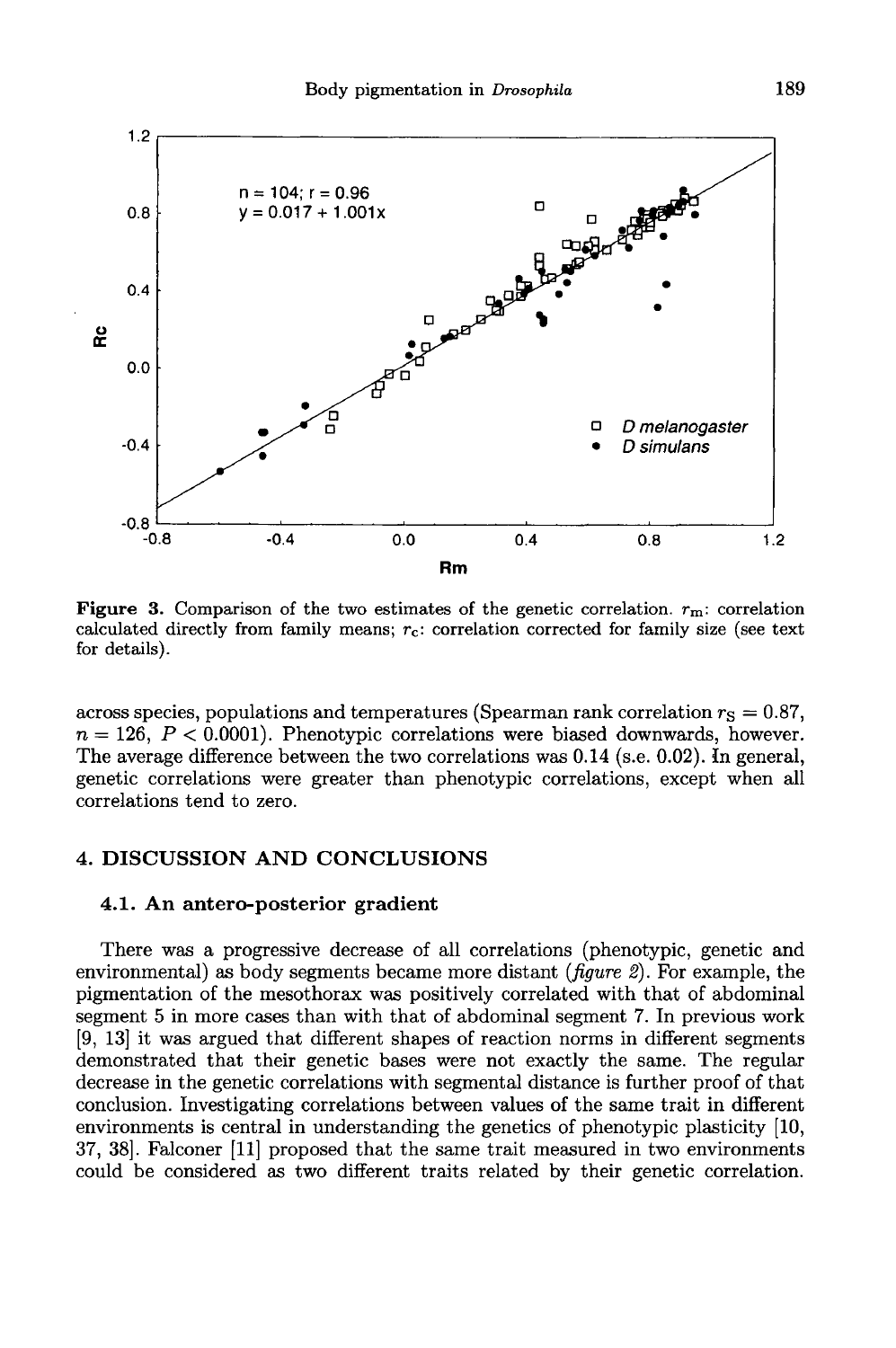Table II. Coefficients of correlation calculated among family means, without correction  $(r<sub>m</sub>)$  for each temperature. Each value is based on ten observations. Threshold values: 0.63 for  $P = 0.05$ , 0.76 for  $P = 0.01$  and 0.87 for  $P = 0.001$ .

|                                                                                                 | $5 - 6$                                                                         | $5 - 7$ | $6 - 7$                      | $5$ -trid                                                       | $6$ -trid       | 7-trid           |
|-------------------------------------------------------------------------------------------------|---------------------------------------------------------------------------------|---------|------------------------------|-----------------------------------------------------------------|-----------------|------------------|
|                                                                                                 |                                                                                 |         |                              |                                                                 |                 |                  |
|                                                                                                 |                                                                                 |         | D. melanogaster Bordeaux     |                                                                 |                 |                  |
| $14^{\circ}$ C                                                                                  | 0.91                                                                            | 0.56    | 0.76                         | 0.38                                                            | 0.40            | $-0.05$          |
| $17^{\circ}$ C                                                                                  | 0.85                                                                            | 0.71    | 0.94                         | 0.30                                                            | 0.16            | 0.34             |
| $21^{\circ}$ C                                                                                  | 0.84                                                                            | 0.78    | 0.85                         | 0.05                                                            | $-0.23$         | $-0.08$          |
| $25\,^{\circ}\mathrm{C}$                                                                        | 0.84                                                                            | 0.62    | 0.79                         | 0.44                                                            | 0.002           | $-0.09$          |
| $28\,^{\circ}\text{C}$                                                                          | 0.66                                                                            | 0.31    | 0.79                         | 0.61                                                            | 0.28            | 0.07             |
| $31^{\circ}$ C                                                                                  | 0.62                                                                            | 0.55    | 0.71                         | 0.44                                                            | $-0.24$         | 0.02             |
|                                                                                                 | Mean $\pm$ s.e. $0.79 \pm 0.04$ $0.59 \pm 0.06$ $0.81 \pm 0.03$ $0.37 \pm 0.07$ |         |                              |                                                                 | $0.06 \pm 0.10$ | $0.03 \pm 0.06$  |
|                                                                                                 |                                                                                 |         | D. melanogaster Villeurbanne |                                                                 |                 |                  |
| $14^{\circ}$ C                                                                                  | 0.89                                                                            | 0.76    | 0.89                         | 0.80                                                            | 0.86            | 0.74             |
| $17^{\circ}$ C                                                                                  | 0.83                                                                            | 0.78    | 0.88                         | 0.53                                                            | 0.62            | 0.25             |
| $21^{\circ}$ C                                                                                  | 0.84                                                                            | 0.79    | 0.90                         | 0.46                                                            | 0.60            | 0.38             |
| $25\,^{\circ}\mathrm{C}$                                                                        | 0.78                                                                            | 0.57    | 0.80                         | 0.83                                                            | 0.53            | 0.34             |
| $28\,^{\circ}\mathrm{C}$                                                                        | 0.80                                                                            | 0.44    | 0.68                         | 0.56                                                            | 0.20            | 0.08             |
| $31^{\circ}$ C                                                                                  | 0.78                                                                            | n.c.    | n.c.                         | 0.75                                                            | 0.48            | n.c.             |
| Mean $\pm$ s.e. $0.82 \pm 0.02$ $0.67 \pm 0.06$ $0.83 \pm 0.04$ $0.65 \pm 0.06$ $0.55 \pm 0.08$ |                                                                                 |         |                              |                                                                 |                 | $0.36 \pm 0.10$  |
|                                                                                                 |                                                                                 |         | D. simulans Bordeaux         |                                                                 |                 |                  |
| $14^{\circ}$ C                                                                                  | 0.47                                                                            | 0.34    | 0.82                         | 0.16                                                            | $-0.29$         | $-0.53$          |
| $17^{\circ}$ C                                                                                  | 0.80                                                                            | 0.59    | 0.81                         | $-0.33$                                                         | $-0.33$         | $-0.45$          |
| $21^{\circ}$ C                                                                                  | 0.83                                                                            | 0.63    | 0.80                         | $-0.09$                                                         | 0.04            | $-0.05$          |
| $25\,^{\circ}\mathrm{C}$                                                                        | 0.50                                                                            | 0.25    | 0.72                         | n.c.                                                            | n.c.            | n.c.             |
| $28\,^{\circ}\text{C}$                                                                          | 0.93                                                                            | 0.89    | 0.87                         | 0.53                                                            | 0.57            | 0.54             |
| $31^{\circ}$ C                                                                                  | 0.84                                                                            | 0.26    | 0.24                         | $-0.09$                                                         | 0.10            | $-0.59$          |
| Mean $\pm$ s.e. 0.73 $\pm$ 0.07 0.49 $\pm$ 0.09 0.71 $\pm$ 0.09 0.04 $\pm$ 0.13 0.02 $\pm$ 0.14 |                                                                                 |         |                              |                                                                 |                 | $-0.22 \pm 0.19$ |
|                                                                                                 |                                                                                 |         | D. simulans Villeurbanne     |                                                                 |                 |                  |
| $14\,^{\circ}\mathrm{C}$                                                                        | 0.85                                                                            | n.c.    | n.c.                         | 0.45                                                            | 0.39            | n.c.             |
| $17^{\circ}$ C                                                                                  | 0.62                                                                            | 0.52    | 0.77                         | $-0.54$                                                         | $-0.51$         | $-0.57$          |
| $21^{\circ}$ C                                                                                  | 0.13                                                                            | 0.07    | 0.87                         | n.c.                                                            | n.c.            | n.c.             |
| $25^{\circ}$ C                                                                                  | 0.42                                                                            | 0.17    | 0.82                         | n.c.                                                            | n.c.            | n.c.             |
| 28 °C                                                                                           | 0.51                                                                            | $-0.19$ | 0.39                         | n.c                                                             | n.c.            | n.c.             |
| $31\,^{\circ}\mathrm{C}$                                                                        | 0.51                                                                            | 0.28    | 0.69                         | 0.45                                                            | 0.44            | 0.32             |
| Mean $\pm$ s.e. $0.51 \pm 0.09$                                                                 |                                                                                 |         |                              | $0.17 \pm 0.10$ $0.71 \pm 0.08$ $0.12 \pm 0.27$ $0.11 \pm 0.25$ |                 | $-0.12 \pm 0.31$ |

n.c.: not calculated because of a null variance in one trait. The six possible pairwise correlations between segments are indicated as follow: 5, 6 and 7: abdomen segments 5, 6 and 7; trid: thoracic trident (mesonotum).

David et al. [9] showed that when pigmentation scores of the same lines at different temperatures were compared, the correlation decreased regularly when more distant temperatures were considered. This phenomenon was also observed in the present work (results not shown). Here we demonstrated that this pattern also holds for correlations between different segments, at a given temperature.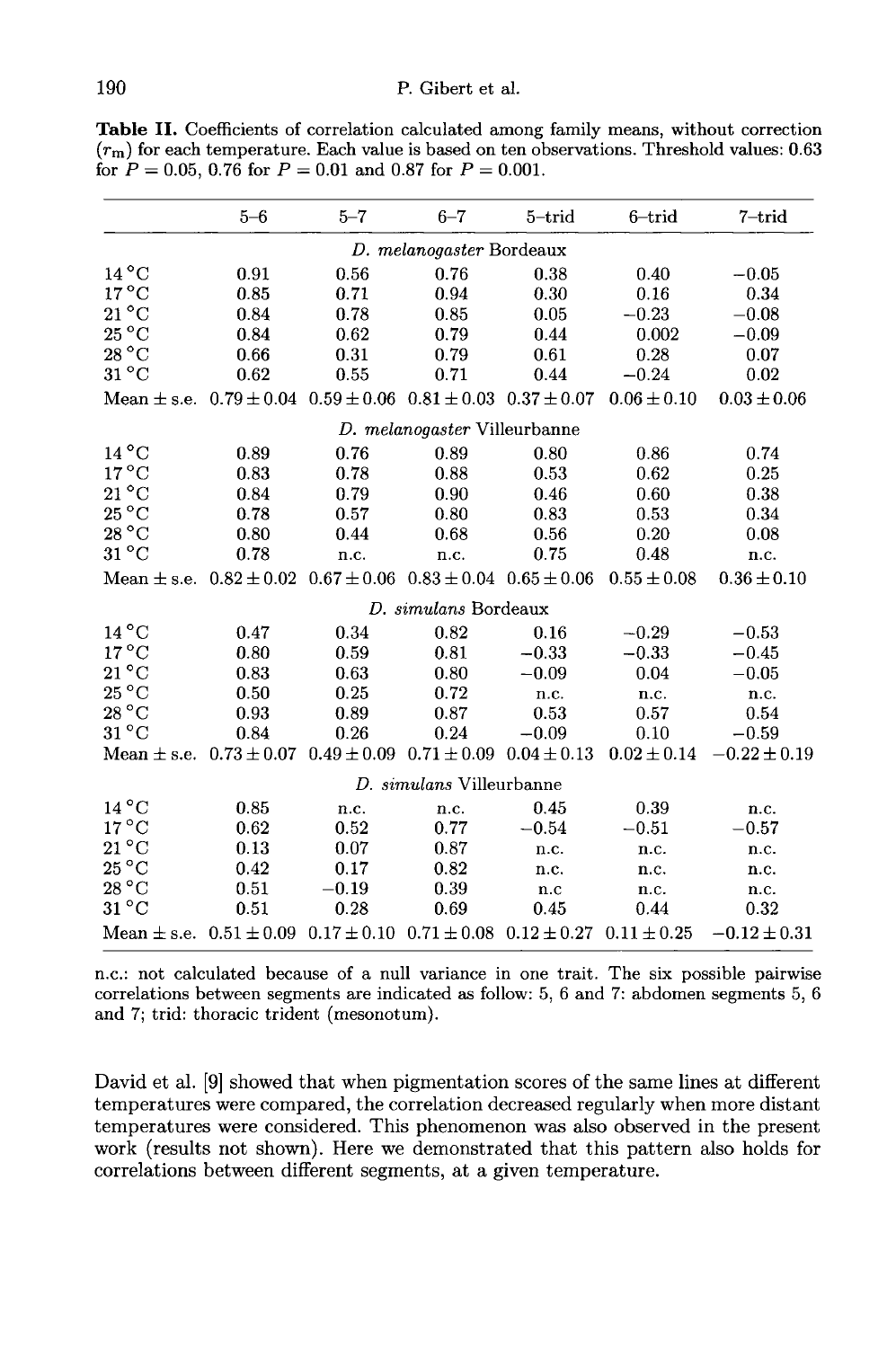Table III. Average values  $(\pm s.c.)$  of the within-line correlation. Coefficients were calculated separately within each sample of ten females of the same line grown at the same temperature. Values were then averaged over temperatures to produce a line value.

| .<br>Frai                                | ზ.<br>ა                                                                                                             | $^{7-2}$                                                                                                           | $1-9$                                                                                                               | $5$ -trid                                                                                                                    | $6$ -trid                                                                                                                              | $7-trid$                                                                                                             |
|------------------------------------------|---------------------------------------------------------------------------------------------------------------------|--------------------------------------------------------------------------------------------------------------------|---------------------------------------------------------------------------------------------------------------------|------------------------------------------------------------------------------------------------------------------------------|----------------------------------------------------------------------------------------------------------------------------------------|----------------------------------------------------------------------------------------------------------------------|
| ). melanogasten<br>Bordeaux              |                                                                                                                     |                                                                                                                    |                                                                                                                     |                                                                                                                              |                                                                                                                                        |                                                                                                                      |
| ${\cal O}.$ melanogaster<br>Villeurbanne |                                                                                                                     |                                                                                                                    |                                                                                                                     |                                                                                                                              |                                                                                                                                        |                                                                                                                      |
| D. simulans<br>Bordeaux                  |                                                                                                                     |                                                                                                                    |                                                                                                                     |                                                                                                                              |                                                                                                                                        |                                                                                                                      |
| Villeurbann<br>D. simulans               | $0.44 \pm 0.05$<br>$(10)$<br>$(10)$<br>$(10)$<br>$(10)$<br>$(10)$<br>$(10)$<br>$(10)$<br>$(10)$<br>$(10)$<br>$(10)$ | $0.27 \pm 0.06$<br>$(10)$<br>$0.30 \pm 0.06$<br>$(10)$<br>$(10)$<br>$(10)$<br>$(10)$<br>$(10)$<br>$(10)$<br>$(10)$ | $0.51 \pm 0.07$<br>$(10)$<br>$(10)$<br>$(10)$<br>$(10)$<br>$(10)$<br>$(10)$<br>$(10)$<br>$(10)$<br>$(10)$<br>$(10)$ | $-0.02 \pm 0.04$<br>$(10)$<br>$(10)$<br>$(28 \pm 0.05$<br>$(10)$<br>$(10)$<br>$(10)$<br>$(10)$<br>$(10)$<br>$(10)$<br>$(10)$ | $0.003 \pm 0.02$<br>$(10)$<br>$0.12 \pm 0.06$<br>$(10)$<br>$(10)$<br>$(10)$<br>$0.09 \pm 0.05$<br>$(10)$<br>$(10)$<br>$(10)$<br>$(10)$ | $-0.02 \pm 0.07$<br>$(10)$<br>$(10)$<br>$(10)$<br>$(10)$<br>$(10)$<br>$(10)$<br>$(10)$<br>$(10)$<br>$(10)$<br>$(10)$ |
|                                          |                                                                                                                     |                                                                                                                    |                                                                                                                     |                                                                                                                              |                                                                                                                                        |                                                                                                                      |

( ): Number of lines used in calculation. These line values, in most cases ten in each population, were used to calculate the average correlations in the table.

# Body pigmentation in Drosophila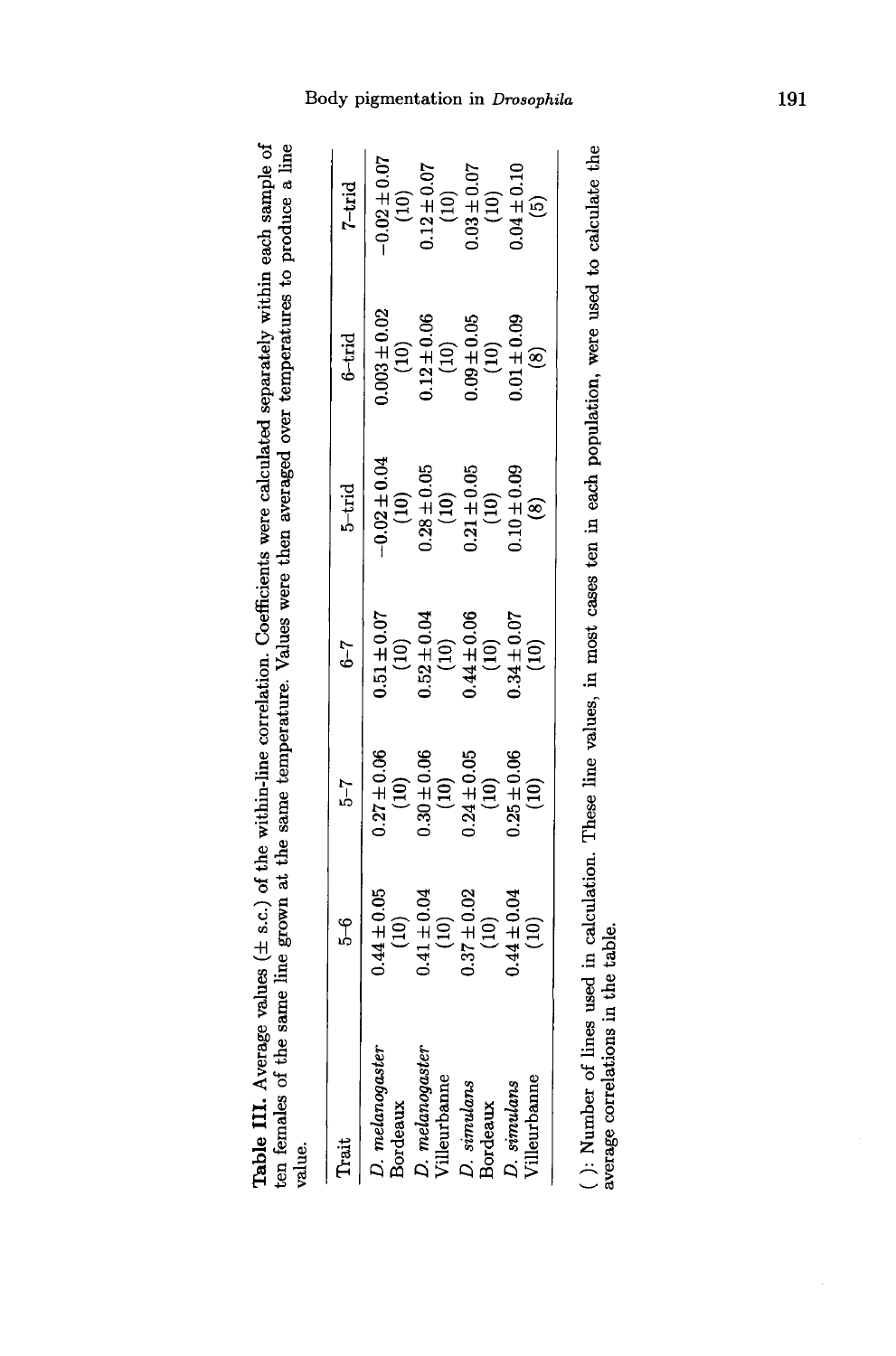Pigmentation genes are expressed differently across environments and body segments. The fact that pigmentation expression varies according both to body segment and temperature indicates the existence of a complex interaction between internal and external environments. But this interaction has regularities. The embryonic determinism of body segments and the role of homeotic genes are now well known in *Drosophila* [21]. Our knowledge on the development of the epidermis of adult segments is, however, much less [12] so that any precise hypothesis on the nature of interacting genes seems premature.

#### 4.2. Phenotypic correlations and Cheverud's conjecture

For the analysis of natural populations, various fitness-related traits are often measured on different individuals, providing an estimate of phenotypic correlation. Evolutionary theory has emphasised the major significance of trade-offs between characters for explaining the stability of life history strategies [4, 28, 34, 35]. Since evolution is dealing with genetic variations, estimating heritabilities and genetic correlations in natural populations appears as a major issue in evolutionary biology. In various investigations, both phenotypic and genetic correlations have been measured, and in many cases similar values have been observed [5, 29]. This led Cheverud to propose his conjecture according to which phenotypic correlations could be used in many cases as a crude estimate of genetic correlations.

The isofemale line technique provides an estimate of the genetic variability of any trait [3, 17!. When two traits are measured on the same individual, the between-line covariance also allows an estimate of the genetic correlation. Except when family size is sufficiently large  $(n > 20)$  the variance and covariance between families should be corrected by the within family terms. In the present work, a total of 144 values of  $r<sub>g</sub>$  could be calculated, and it was thus possible to test empirically the efficiency of the correction. Quite surprisingly, both methods provided very similar coefficients of correlation. Additionally, in about 17 % of cases, the corrected values could not be calculated. Practically, and at least when family number is quite small, it seems better to estimate the genetic correlation by simply using the family means, as already suggested by Via [37].

We obtained confirmation but also invalidation of Cheverud's [5] conjecture. On the one hand, we found that the two sets of correlations were highly correlated and varied in a parallel way. On the other hand, the genetic correlations were regularly and consistently greater that the phenotypic ones. In our experimental protocol, we kept the environmental variance and covariance (as estimated by the within-line values) as small as possible through the control of the experimental conditions: constant temperature and good larval feeding. This might explain the low value of the within-line correlations. It is, thus, unclear to what extent that Cheverud's conjecture might better apply to natural populations living in a variable environment, or to endothermic species.

## ACKNOWLEDGEMENT

We thank Dr D. Roff for helpful comments and suggestions on this paper.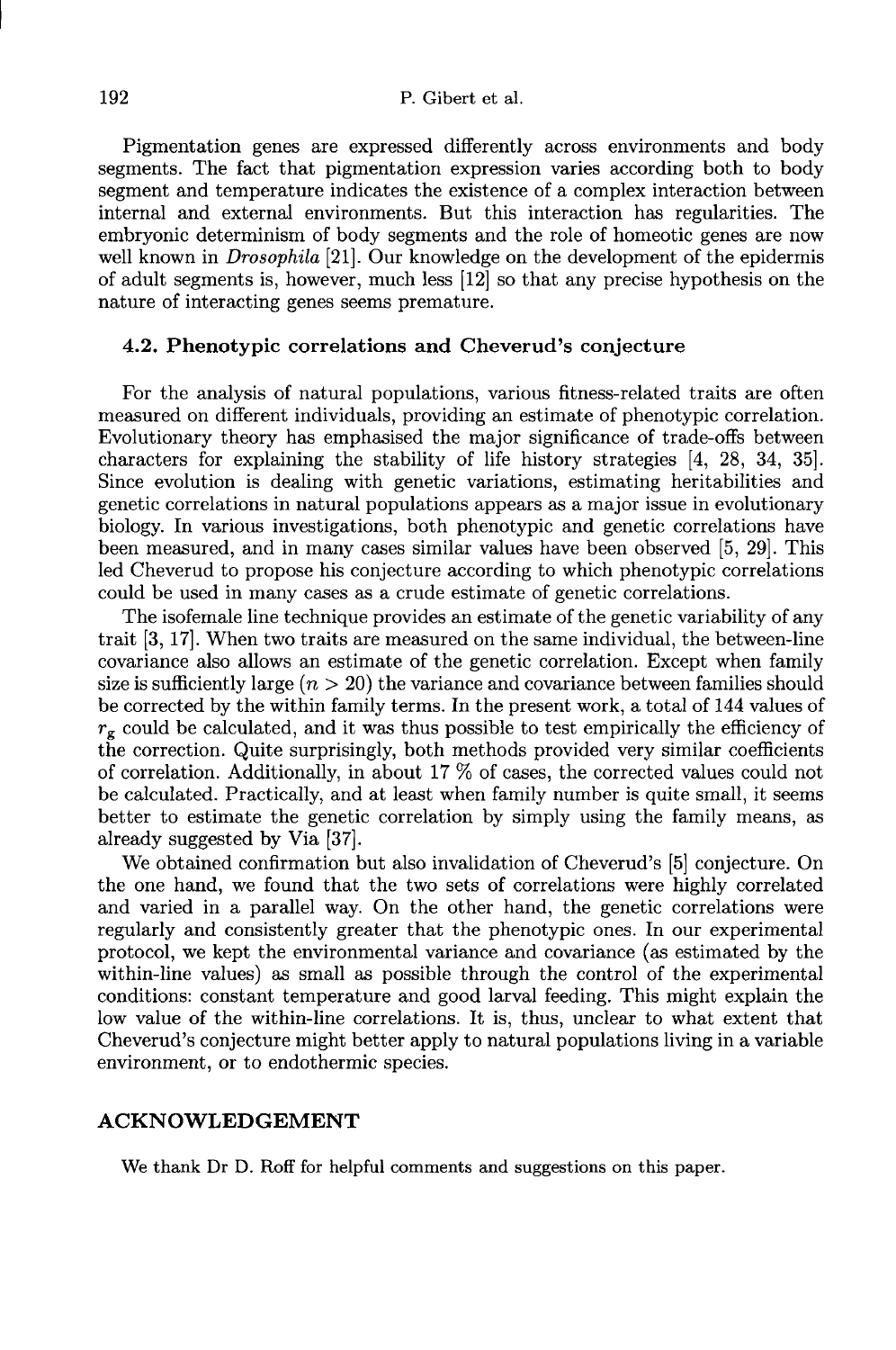#### REFERENCES

[1] Capula M., Luiselli L., Reproductive strategies in alpine adders, Vipera 6erus. The black females bear more often, Acta Œcol. 15 (1994) 207-214.

[2] Capy P., David J.R., Robertson A., Thoracic trident pigmentation in natural populations of Drosophila simulans: a comparison with D. melanogaster, Heredity 61 (1988) 263-268.

[3] Capy P., Pla E., David J.R., Phenotypic and genetic variability of morphometrical traits in natural populations of Drosophila melanogaster and D. simulans. II. Withinpopulation variability, Genet. Sel. Evol. 26 (1994) 15-28.

[4] Charnov E.L., Life History Invariants. Some Explorations of Symmetry in Evolutionary Ecology, Oxford University Press, Oxford, 1993.

[5] Cheverud J.M., A comparison of genetic and phenotypic correlations, Evolution 42 (1988) 958-968.

[6] David J.R., Clavel M.F., Interaction entre le genotype et le milieu d'élevage. Consequences sur les caractéristiques du développement de la Drosophile, Bull. Biol. Fr. Belg. 99 (1965) 369-378.

[7] David J.R., Allemand R., Van Herrewege J., Cohet Y., Ecophysiology: abiotic factors, in: Ashburner M., Carson H.L., Thompson J.N. (Eds.), The Genetics and Biology of Drosophila, Academic Press, London, 1983, pp. 105-170.

[8] David J.R., Capy P., Payant V., Tsakas S., Thoracic trident pigmentation in Drosophila melanogaster. differentiation of geographical populations, Genet. Sel. Evol. 17 (1985) 211-224.

[9] David J.R., Capy P., Gauthier J.P., Abdominal pigmentation and growth temper- atures in Drosophila melanogaster. similarities and differences in the norms of reaction of successive segments, J. Evol. Biol. 3 (1990) 429-445.

[10] De Jong G., Quantitative genetics of reaction norms, J. Evol. Biol. 3 (1990) 447- 468.

[11] Falconer D.S., Selection in different environments: effects on environmental sensitivity (reaction norm) and on mean performance, Genet. Res. 56 (1990) 57-70.

[12] Fristrom D., Fristrom J.W., The metamorphic development of the adult epidermis. in: Bate M., Arias A.M. (eds.), The Development of Drosophila melanogaster, Cold Spring Harbor Laboratory Press, USA, 1993, pp. 843-897.

[13] Gibert P., Moreteau B., Moreteau J.C., David J.R., Growth temperature and adult pigmentation in two Drosophila sibling species: an adaptive convergence of reaction norms in sympatric populations? Evolution 50 (1996) 2346-2353.

[14] Gibert P., Moreteau B., Moreteau J.C., David J.R., Genetic variability of quantitative traits in a natural population of Drosophila melanogaster. analysis of wild living flies and of successive laboratory generations, Heredity 80 (1998) 326-335.

[15] Gibson A.R., Falls J.B., Thermal biology of the common gartner snake Thamnopis  $sirtalis$  (L). II. The effects of melanism,  $Ecologia$  (Berlin) 43 (1979) 99-109.

[16] Goulson D., Determination of larval melanization in the moth, Mamestra brassicae, and the role of melanin in thermoregulation, Heredity 73 (1994) 471-479.

[17] Hoffmann A.A., Parsons P.A., The analysis of quantitative variation in natural populations with isofemale strains, Genet. Sel. Evol. 20 (1988) 87-98.

[18] Kingsolver J.G., Wiernasz D.C., Development, function, and the quantitative genetics of wing melanin pattern in Pieris butterflies, Evolution 45 (1991) 1480-1492.

[19] Kingsolver J.G., Wiernasz D.C., Seasonal polyphenism in wing-melanin pattern and thermoregulatory adaptation in Pieris butterflies, Am. Nat. 137 (1991) 816-830.